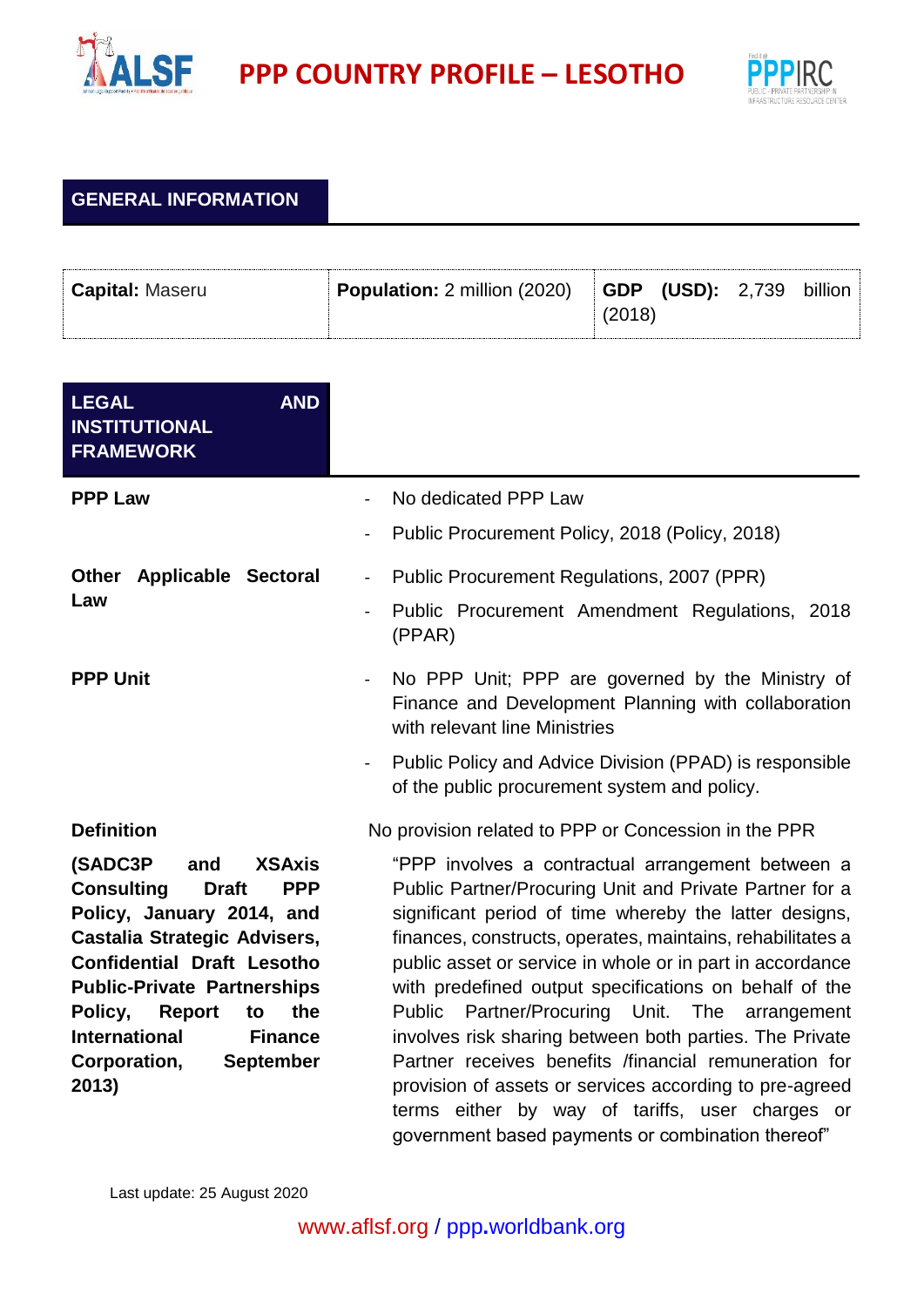## TALSF **PPP COUNTRY PROFILE – LESOTHO**



| <b>General Principles</b>                                        | Development of the public procurement system by                                                                                                                                                                                                                                                                        |  |  |
|------------------------------------------------------------------|------------------------------------------------------------------------------------------------------------------------------------------------------------------------------------------------------------------------------------------------------------------------------------------------------------------------|--|--|
| (Art. 6 of PPR, 2007)                                            | securing legality, accountability, efficiency, transparency                                                                                                                                                                                                                                                            |  |  |
| (Art.8 of Policy 2018)                                           | and overall value for money in the implementation of<br>public procurement                                                                                                                                                                                                                                             |  |  |
|                                                                  | Stimulation of a competitive and fairness environment<br>$\blacksquare$<br>with equality of treatment among bidders in the public<br>procurement process Take due regard of the<br>Government's policy and aims in respect of local<br>preference schemes                                                              |  |  |
| Tendering and contracting<br>procedures/ Choice of the           | Subject to thresholds as set out in schedule 1 of PPAR,<br>$\blacksquare$<br>2018                                                                                                                                                                                                                                      |  |  |
| private partnership                                              | Procurement procedure (art. 7 PPAR, 2018)                                                                                                                                                                                                                                                                              |  |  |
| (PPR, as amended<br>and<br>completed by PPAR)                    | Open tendering (art. 19 PPR, art 31A PPAR, 2018) with<br>$\overline{a}$<br>a two-stage open tendering process (art. 20 PPR),<br>Exceptional procurements (art. 8 PPAR, 2018):                                                                                                                                          |  |  |
|                                                                  | Limited Tendering (art. 34 PPAR, 2018)<br>$\overline{\phantom{a}}$                                                                                                                                                                                                                                                     |  |  |
| <b>Project Evaluation</b><br>(PPP country Paper 2013 by<br>SADC) | Feasibility study (including technical feasibility, financial<br>viability analysis, and environmental and social viability)                                                                                                                                                                                           |  |  |
| <b>Negotiation and Signature</b><br>of PPP Contracts             | No provision in the Regulations and the Policy                                                                                                                                                                                                                                                                         |  |  |
| the public partner                                               | Rights and Obligations of No provision in the Regulations and the Policy.                                                                                                                                                                                                                                              |  |  |
| the private partner                                              | Rights and Obligations of No provision in the Regulations and the Policy.                                                                                                                                                                                                                                              |  |  |
| and private partners                                             | <b>Obligations of both public</b> No provision in the Regulations and the Policy.                                                                                                                                                                                                                                      |  |  |
| <b>Dispute</b><br><b>Applicable</b><br>Law/<br>resolution        | Procurement Tribunal shall be charged with the<br><b>The</b><br>responsibility to hear appeals against decisions made by the<br>Procuring Entity. The dispute between the parties shall not be<br>taken to the courts of law unless it has been heard first by the<br>procurement entity and (art 11- e) Policy, 2018) |  |  |
| <b>EXAMPLES OF PROJECTS</b><br><b>STRUCTURED AS PPP</b>          |                                                                                                                                                                                                                                                                                                                        |  |  |

Last update: 25 August 2020